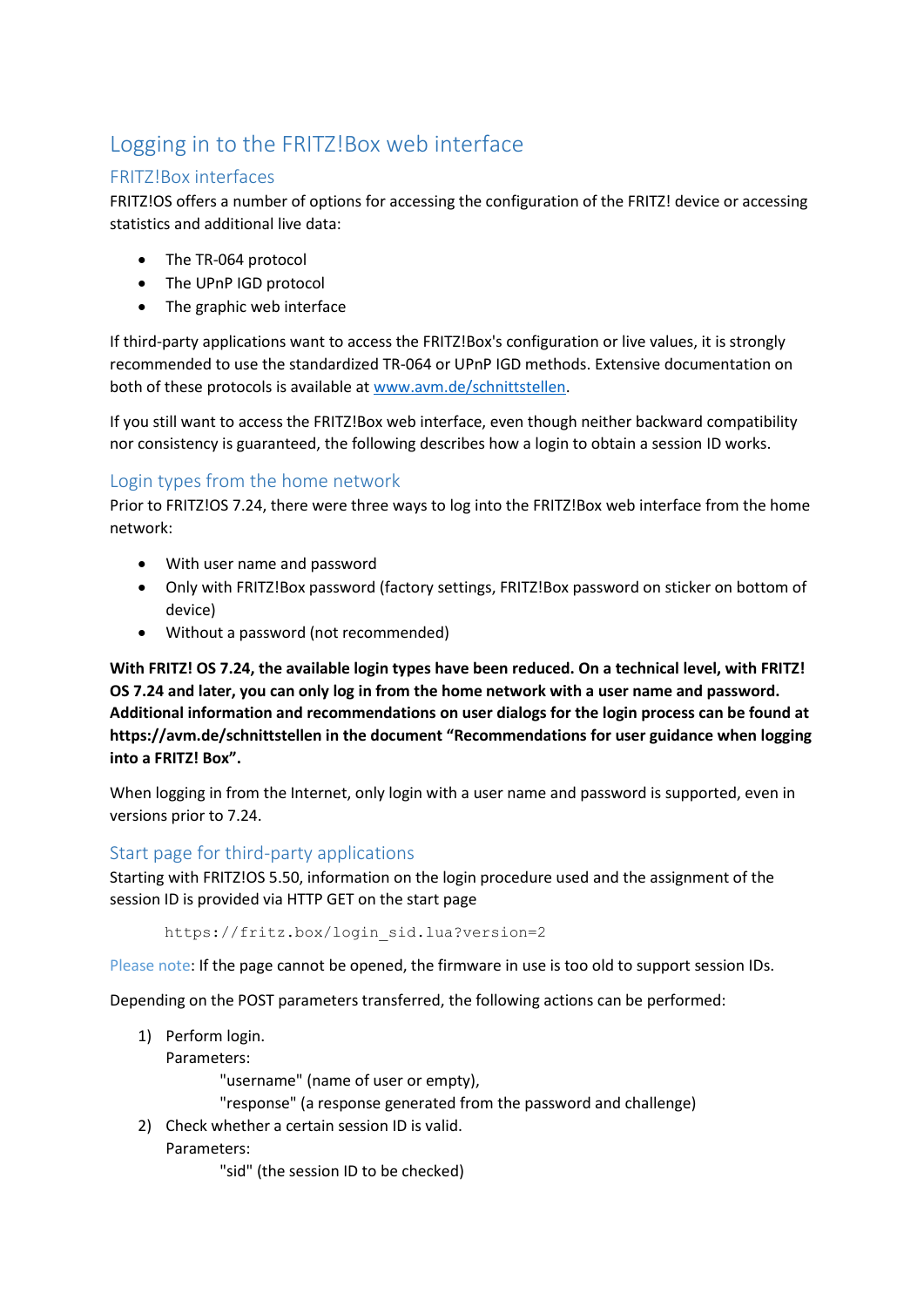3) Logout, i.e. invalidate a session ID. Parameters:

"logout", "sid" (a valid session ID)

The XML response file always has the same structure:

```
<SessionInfo>
      <SID>8b4994376ab804ca</SID>
      <Challenge>a0fa42bb</Challenge>
     <BlockTime>0</BlockTime>
      <Users>
            <User last=1>fritz1337</User>
      </Users>
      <Rights>
            <Name>NAS</Name>
            <Access>2</Access>
            <Name>App</Name>
            <Access>2</Access>
            <Name>HomeAuto</Name>
            <Access>2</Access>
            <Name>BoxAdmin</Name>
            <Access>2</Access>
            <Name>Phone</Name>
            <Access>2</Access>
     </Rights>
</SessionInfo>
```
The number and sequence of values in this area may vary. Only those rights are supplied which are actually assigned to the current session ID.

Meaning of the values:

- <SID>: If this value consists of only zeroes, no rights are granted. Login is required. Otherwise, you receive a valid session ID for further access to the FRITZ!Box. The current access rights can be viewed in the <Rights> area.
- <Challenge>: Contains a challenge that can be used to log in using the challenge-response method.
- <BlockTime>: Time in seconds during which no further login attempt is allowed.
- <Users>: A list of all users. Only available in the home network, if activated. The attribute "last =  $1$ " marks the user who was last logged in, otherwise "last =  $0$ ".
- <Rights>: The individual rights granted to the current session ID. Possible values are 1 (read only) and 2 (read and write access).

## Obtaining a session ID

If login is required, a valid session ID must be generated first as part of the login process. For security reasons the login is performed not with the plain text password, but via a challenge-response authentication.

# Determining the response value\*

## *PBKDF2 (FRITZ!OS 7.24 or later)*

With FRITZ!OS 7.24 or later, a client can request the modern PBKDF2-based challenge-response procedure by appending version=2 to the initial GET request. If the <Challenge> starts with "2 \$",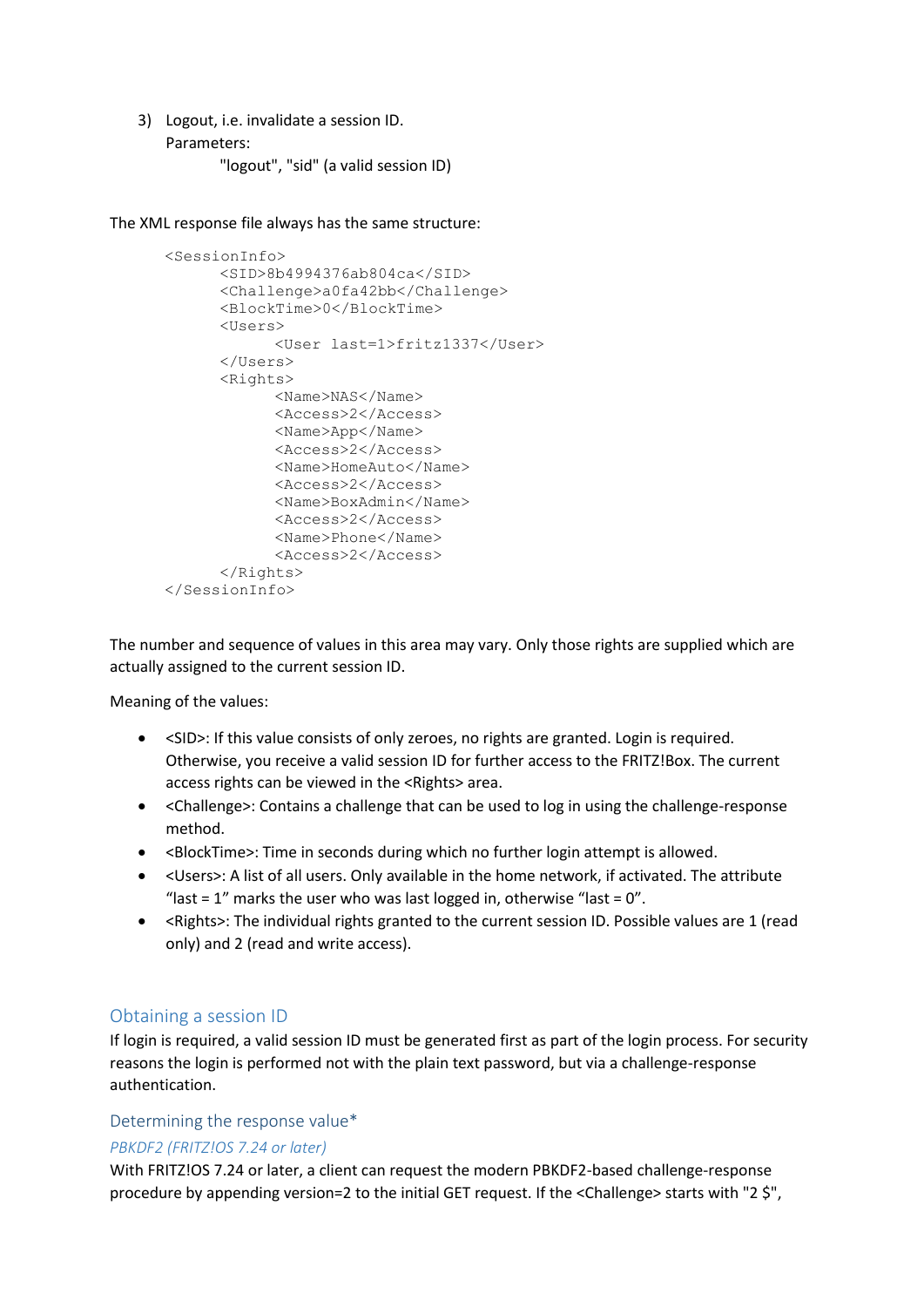PBKDF2 is supported by the FRITZ!OS version. Otherwise a fallback to MD5 is possible. Third-party applications are recommended to support PBKDF2, as this means users' passwords are better protected against attacks.

The  $\langle$ challenge $\rangle$  is read from the start page login sid.lua?version=2.

The format of the challenge is defined as follows, separated by a \$ sign:

2\$<iter1>\$<salt1>\$<iter2>\$<salt2>

The response is formed as follows:

```
\langle \text{hash1} \rangle = pbdkf2 hmac sha256(\langle \text{password} \rangle, \langle \text{salt1} \rangle, \langle \text{iter1} \rangle)
<response> = <salt2>$ + pbdkf2 hmac sha256(<hash1>, <salt2>, <iter2>)
```
For the example challenge "2\$5A1711\$10000\$5A1722\$2000" and password "1example!" the result is:

```
hash1 = \text{pbdkf2 hmac sha256("lexample!"}, 5A1711, 10000)=> acf42b45bfbaa714e84b3f0e073b31482b60e590525bd07db2853c4b101bf8b9
response = 5A1722$ + pbdkf2 hmac sha256(hash1, 5A1722, 2000)
```
=> 5A1722\$3e25e467ab3068e90a62ed5db0881df35c0a9ca67d6a2c820753dc514abd6d9f

The numbers iter1 and iter2 are the respective iterative counter parameters for pbkdf2 of the 1st and 2nd round. These are kept variable in order to make the login via PBKDF2 future-proof.

Due to the double hashing, each with a different salt, part of the answer can be statically precalculated in FRITZ!OS, making an attack more difficult, but ensuring the login for users can remain as fast as usual.

The login process now takes place via a POST request to login sid.lua? Version = 2 with "response" as a parameter.

The FRITZ!Box response XML will now contain the valid SID.

Example code can be found below, in the function calculate\_pbkdf2\_response.

#### MD5

If the challenge does not start with 2\$, because it's an older FRITZ!OS version, or if the request is sent to login sid.lua without the version=2 parameter, the MD5 digest method is used (FRITZ!OS 5.50 or later).

The response value is determined from the plain text password and a challenge as follows:

<challenge> is read from the start page login \_sid.lua?version=2.

<md5> is the MD5(<challenge>-<klartextpasswort>) in 32 hexadecimals in lower case)

The MD5 hash is generated from the byte sequence of the UTF-16LE coding of this string (without BOM and without terminating 0 bytes).

For reasons of compatibility, the coding of the "." character (0x2e 0x00 in UTF-16LE) must be used for every character that has the unicode codepoint > 255. This therefore affects all characters that cannot be displayed in ISO-8859-1, e.g. the euro symbol.

Example with a German umlaut:

The challenge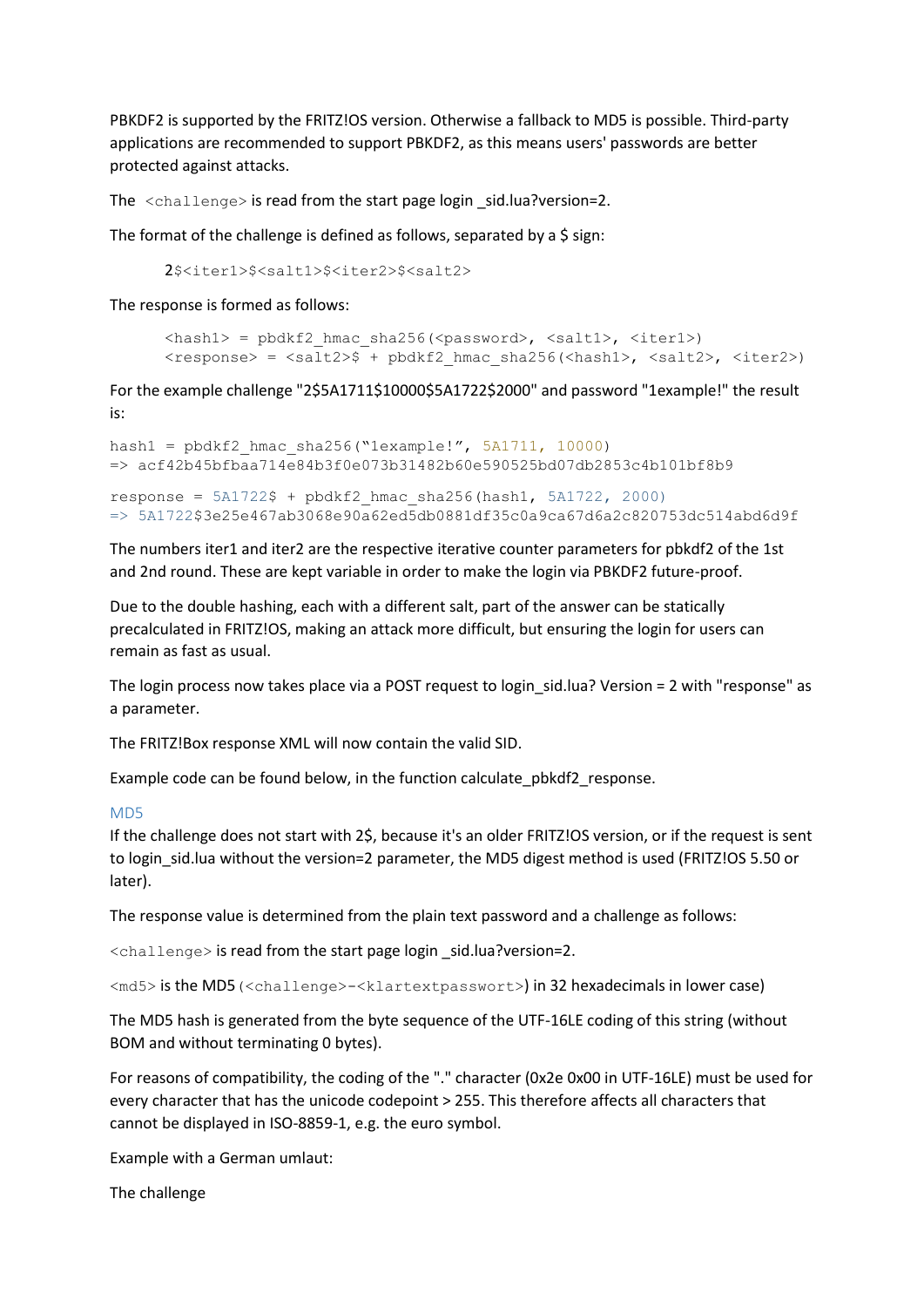```
<challenge> = "1234567z"
```
combined with the password

<password> = "äbc"

yields the value

 $<$ response> = "1234567z-9e224a41eeefa284df7bb0f26c2913e2"

The login process now takes place via a POST request to login sid.lua? Version = 2 with "response" as a parameter.

The FRITZ!Box response XML will now contain the valid SID.

Example code can be found below, in the function calculate md5 response.

# Using the session ID

The session ID is a 64-bit number rendered by 16 hexadecimals. It is assigned at login and must be carried along for the duration of the session. A program should use only one session ID for each FRITZ!Box, since only a restricted number of sessions to each FRITZ!Box is permitted.

Once it has been assigned, a session ID is valid for 20 minutes. The validity is extended automatically whenever access to the FRITZ!Box is active.

The session ID 0 (0000000000000000) is always invalid.

The session ID is passed in the parameter "sid".

#### Access without a session ID

In principle, all dynamically generated pages can be opened only with a valid session ID. Even reading or writing web variables requires a session ID.

The following contents can be opened without a valid session ID:

- homepages (e.g., a login page)
- static content (e.g. graphics)

#### Ending a session

A session can be ended at any time by deleting the session ID, even before the automatic 10-minute timeout kicks in.

This is done by calling up the login sid.lua?version=2 with the parameters "logout" and the current SID.

# Example code for receiving a session ID

#### Example code Python3

```
#!/usr/bin/env python3
# vim: expandtab sw=4 ts=4
"" ""
FRITZ!OS WebGUI Login
Get a sid (session ID) via PBKDF2 based challenge response algorithm.
Fallback to MD5 if FRITZ!OS has no PBKDF2 support.
AVM 2020-09-25
"" ""
```
**import** sys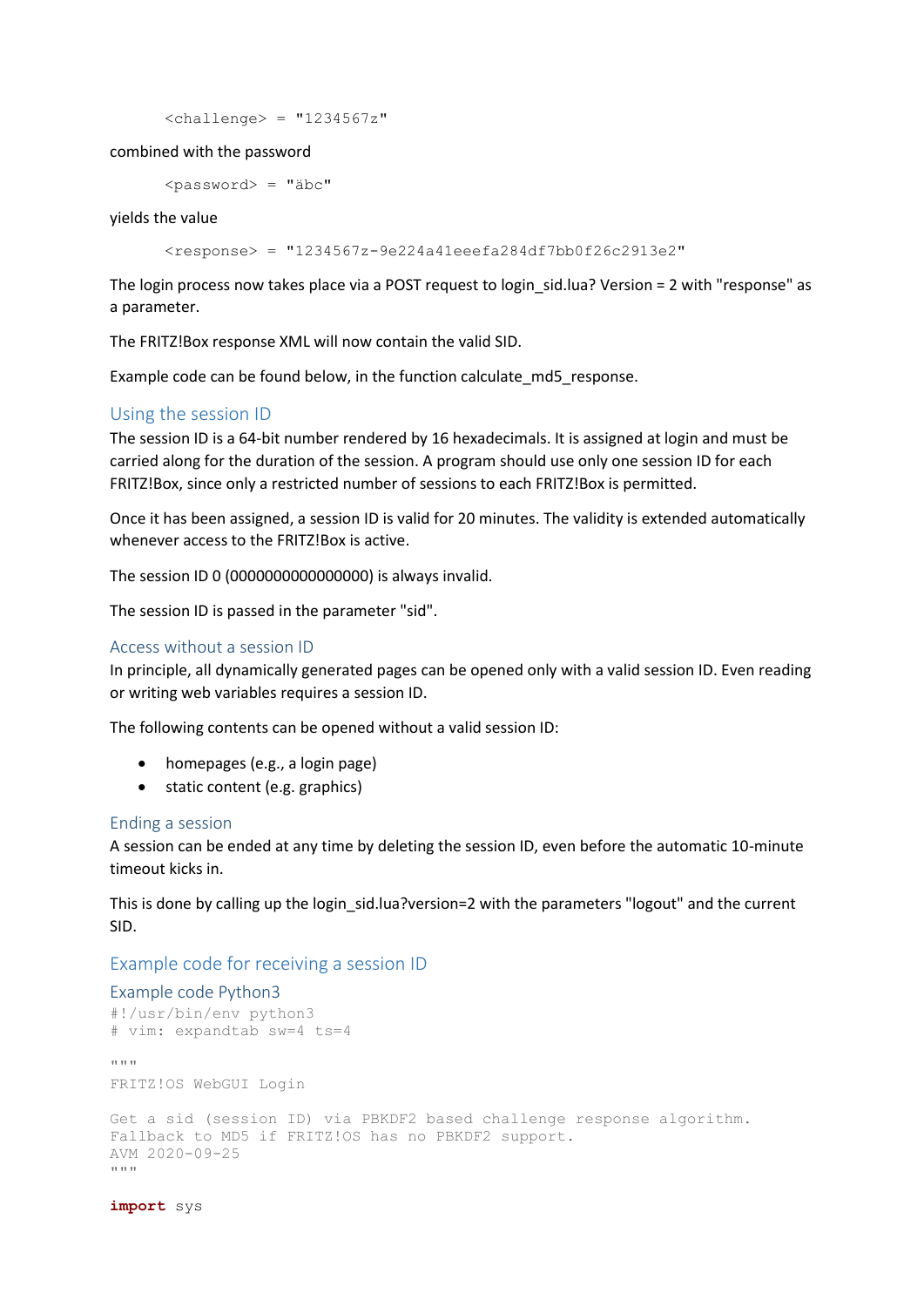```
import hashlib
import time
import urllib.request
import urllib.parse
import xml.etree.ElementTree as ET
LOGIN SID ROUTE = "/login sid.lua?version=2"
class LoginState:
     def __init__(self, challenge: str, blocktime: int):
         self.challenge = challenge
         self.blocktime = blocktime
        self.is pbkdf2 = challenge.startswith("2$")def get sid(box url: str, username: str, password: str) -> str:
     """ Get a sid by solving the PBKDF2 (or MD5) challenge-response 
process. """
     try:
        state = get login state(box url)
     except Exception as ex:
         raise Exception("failed to get challenge") from ex
     if state.is_pbkdf2:
         print("PBKDF2 supported")
        challenge response = calculate pbkdf2 response(state.challenge,
password)
     else:
         print("Falling back to MD5")
        challenge response = calculate md5 response(state.challenge,
password)
     if state.blocktime > 0:
         print(f"Waiting for {state.blocktime} seconds...")
         time.sleep(state.blocktime)
     try:
        sid = send response(box url, username, challenge response)
     except Exception as ex:
         raise Exception("failed to login") from ex
     if (sid == "0000000000000000":
         raise Exception("wrong username or password")
     return sid
def get login state(box url: str) -> LoginState:
     """ Get login state from FRITZ!Box using login_sid.lua?version=2 """
    url = box url + LOGIN SID ROUTE
    http response = urllib.request.urlopen(url)
    xml = ET.fromstring(http response.read()) # print(f"xml: {xml}")
     challenge = xml.find("Challenge").text
     blocktime = int(xml.find("BlockTime").text)
     return LoginState(challenge, blocktime)
def calculate pbkdf2 response(challenge: str, password: str) \rightarrow str:
     """ Calculate the response for a given challenge via PBKDF2 """
    challenge parts = challenge.split("$") # Extract all necessary values encoded into the challenge
    iter1 = int(challenge parts[1])salt1 = bytes.fromhex(challenge parts[2])
```